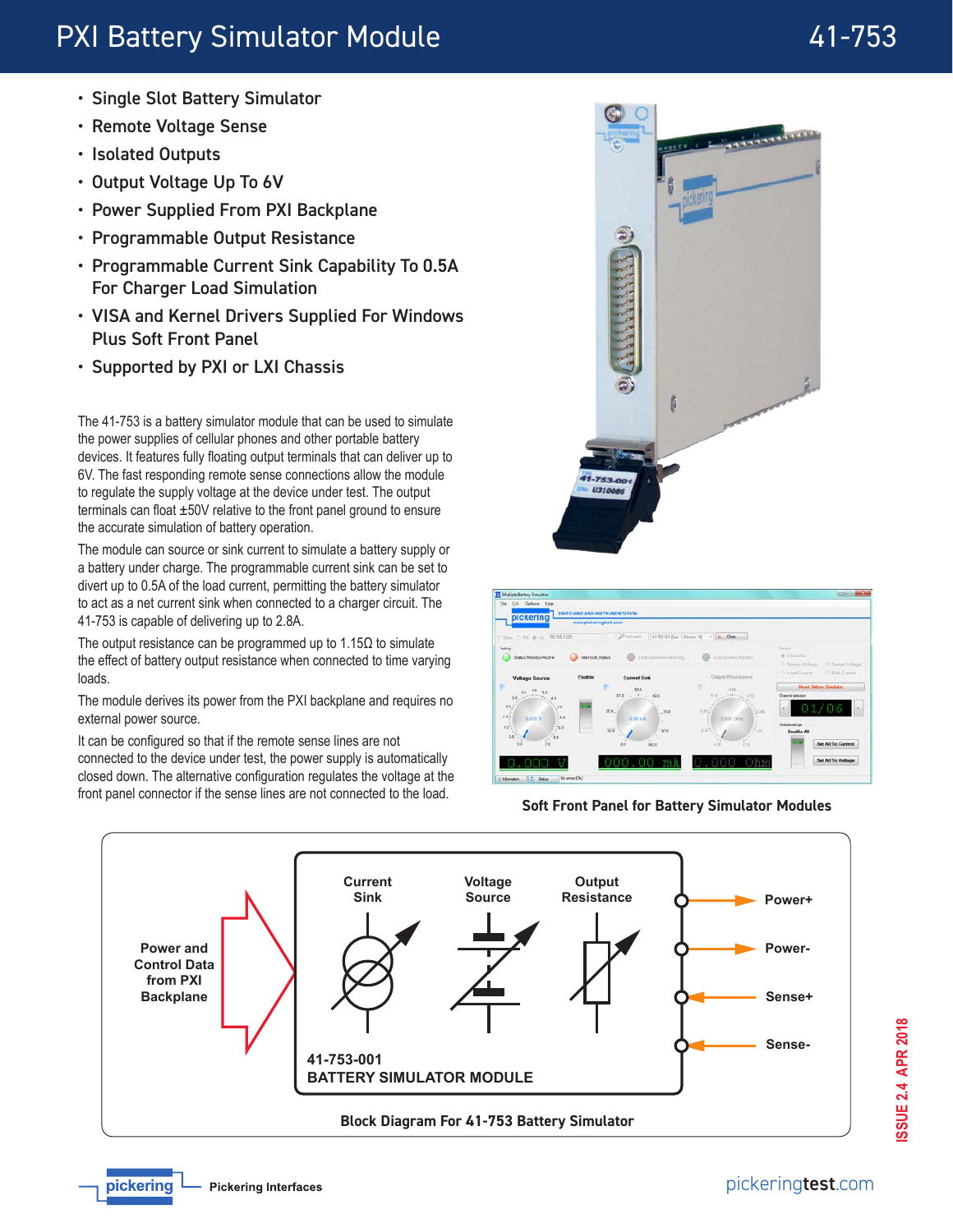## **Specification**

| Number of Channels:   | 1 (isolated)                                                                                                                                                                                                                                   |  |
|-----------------------|------------------------------------------------------------------------------------------------------------------------------------------------------------------------------------------------------------------------------------------------|--|
| Output Voltage Range: | 0 to 6 Volts (at front panel), isolated<br>±50V maximum common mode<br>voltage.                                                                                                                                                                |  |
| Voltage Resolution:   | Set with 16-bit resolution.                                                                                                                                                                                                                    |  |
| Voltage Sense:        | Remote sensing of load voltage,<br>mechanically configurable to either<br>regulate front panel voltage or close<br>down if not connected.                                                                                                      |  |
| Output Current:       | Up to 2.8 Amps at 5.5V<br>Up to 2.5 Amps at 6V<br>(includes set sink current).                                                                                                                                                                 |  |
| Output resistance:    | Programmable from $0\Omega$ to 1.15 $\Omega$                                                                                                                                                                                                   |  |
| <b>Current Sink:</b>  | Programmable current sink from<br>0 to 0.5 Amps available for output<br>voltages above 0.5V.<br>Current sink setting reduces the<br>available maximum output current<br>delivered to the load if an external<br>current source is not applied. |  |
| Load Response Time:   | 15µs (1A to 2A, 2m connection wire,<br>using all connection pins).                                                                                                                                                                             |  |
| Power Source:         | PXI backplane +5V.                                                                                                                                                                                                                             |  |
| Monitor:              | Provided through monitor pins<br>to measure output voltages and<br>current. Can be used to measure<br>load voltage, front panel voltage,<br>load current and sink current.<br>Current is measured by voltage<br>sensing across a resistor.     |  |
| Monitor Accuracy:     | Voltage DMM ±30µV<br>Current 1% ±1mA (after zero<br>correction).                                                                                                                                                                               |  |
| Load Detection:       | Read back flag indicates if load is<br>drawing more than 10mA.                                                                                                                                                                                 |  |
| Protection:           | Short circuit protection.<br>Thermal protection.<br>Operation of protection is reported.<br>Prolonged operation of protection is<br>not recommended.                                                                                           |  |
| Output Connector:     | 25-pin male D-type. Each connection<br>is supported by two pins to permit<br>doubling up of connections.                                                                                                                                       |  |

#### Power Requirements

| $+3.3V$      | $+5V$ | $+12V$ | -12V |
|--------------|-------|--------|------|
| $\vert$ 0.2A | 6A    | 0.15A  | 0.1A |



#### **Typical load transient response of 41-753 for 6V output when load is changed abruptly from 1A to 2A in <<1µs**

#### Mechanical Characteristics

Single slot 3U PXI (CompactPCI card). 3D models for all versions in a variety of popular file formats are available on request.

#### **Connectors**

PXI bus via 32-bit P1/J1 backplane connector. Signals via front panel 25-pin male D-type connector, for pin outs please refer to the operating manual.

## Operating/Storage Conditions

#### Operating Conditions

| <b>Operating Temperature:</b><br>Humidity:<br>Altitude: | $0^{\circ}$ C to +55 $^{\circ}$ C<br>Up to 90% non-condensing<br>5000m |  |  |  |
|---------------------------------------------------------|------------------------------------------------------------------------|--|--|--|
| <b>Storage and Transport Conditions</b>                 |                                                                        |  |  |  |
| Storage Temperature:                                    | $-20^{\circ}$ C to $+75^{\circ}$ C                                     |  |  |  |
| Humidity:                                               | Up to 90% non-condensing                                               |  |  |  |
| Altitude:                                               | 15000m                                                                 |  |  |  |

#### PXI & CompactPCI Compliance

The module is compliant with the PXI Specification 2.2. Local Bus, Trigger Bus and Star Trigger are not implemented.

Uses a 33MHz 32-bit backplane interface.

#### Safety & CE Compliance

All modules are fully CE compliant and meet applicable EU directives: Low-voltage safety EN61010-1:2010, EMC Immunity EN61326-1:2013, Emissions EN55011:2009+A1:2010.\*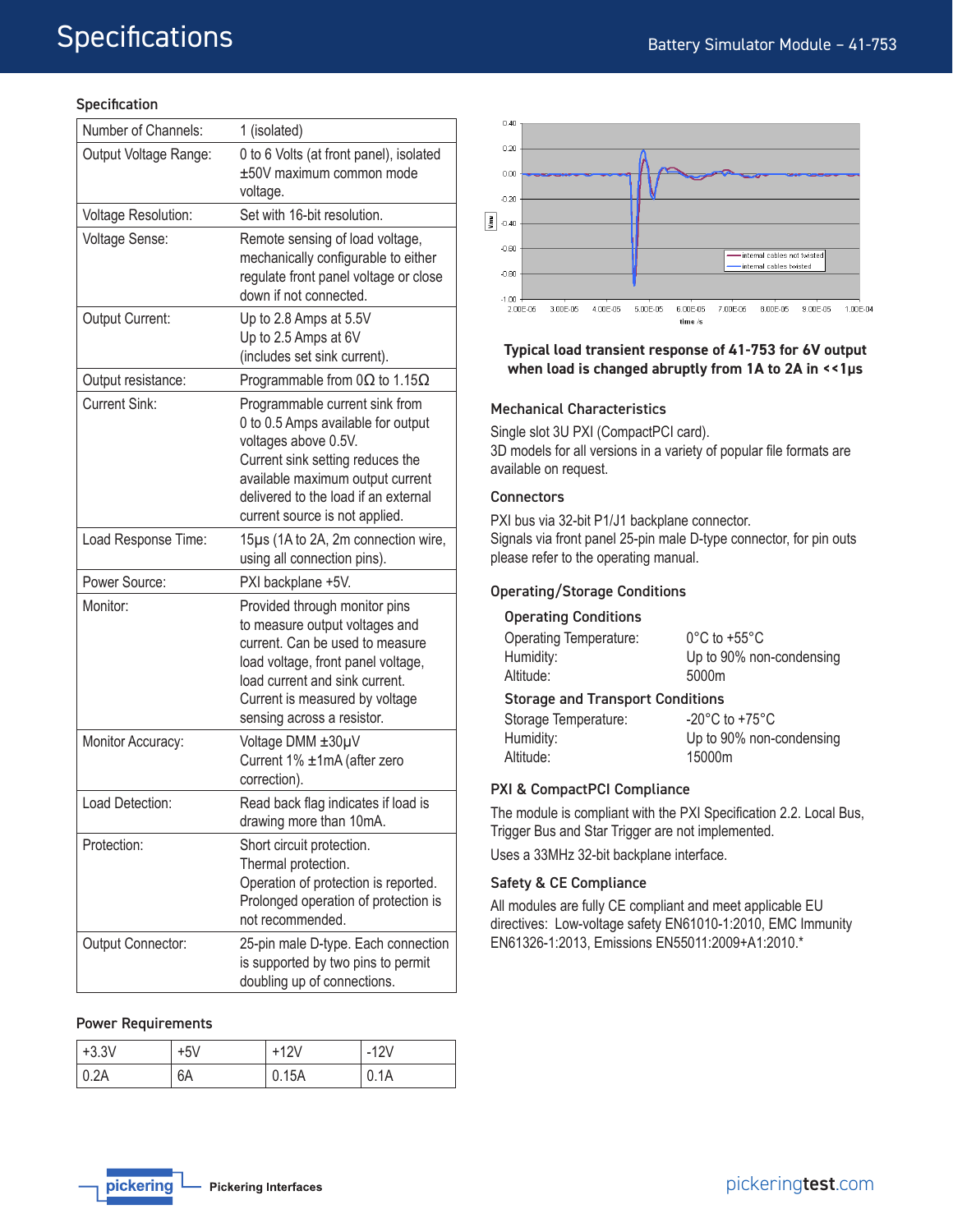| <b>Product Order Codes</b> |  |  |
|----------------------------|--|--|
|----------------------------|--|--|

| <b>Battery Simulator, 2.8 Amps</b> | 41-753-001 |
|------------------------------------|------------|
|------------------------------------|------------|

#### Product Customization

Pickering PXI modules are designed and manufactured on our own flexible manufacturing lines, giving complete product control and enabling simple customization to meet very specific requirements.

All customized products are given a unique part number, fully documented and may be ordered at any time in the future. Please contact your local sales office to discuss.

#### Mating Connectors & Cabling

For connection accessories for the 41-753 module please refer to the [90-008D](http://www.pickeringtest.com/content/downloads/datasheets/90-008D.pdf) 25-pin D-type Connector Accessories data sheet where a complete list and documentation can be found for accessories, or refer to the Connection Solutions catalog.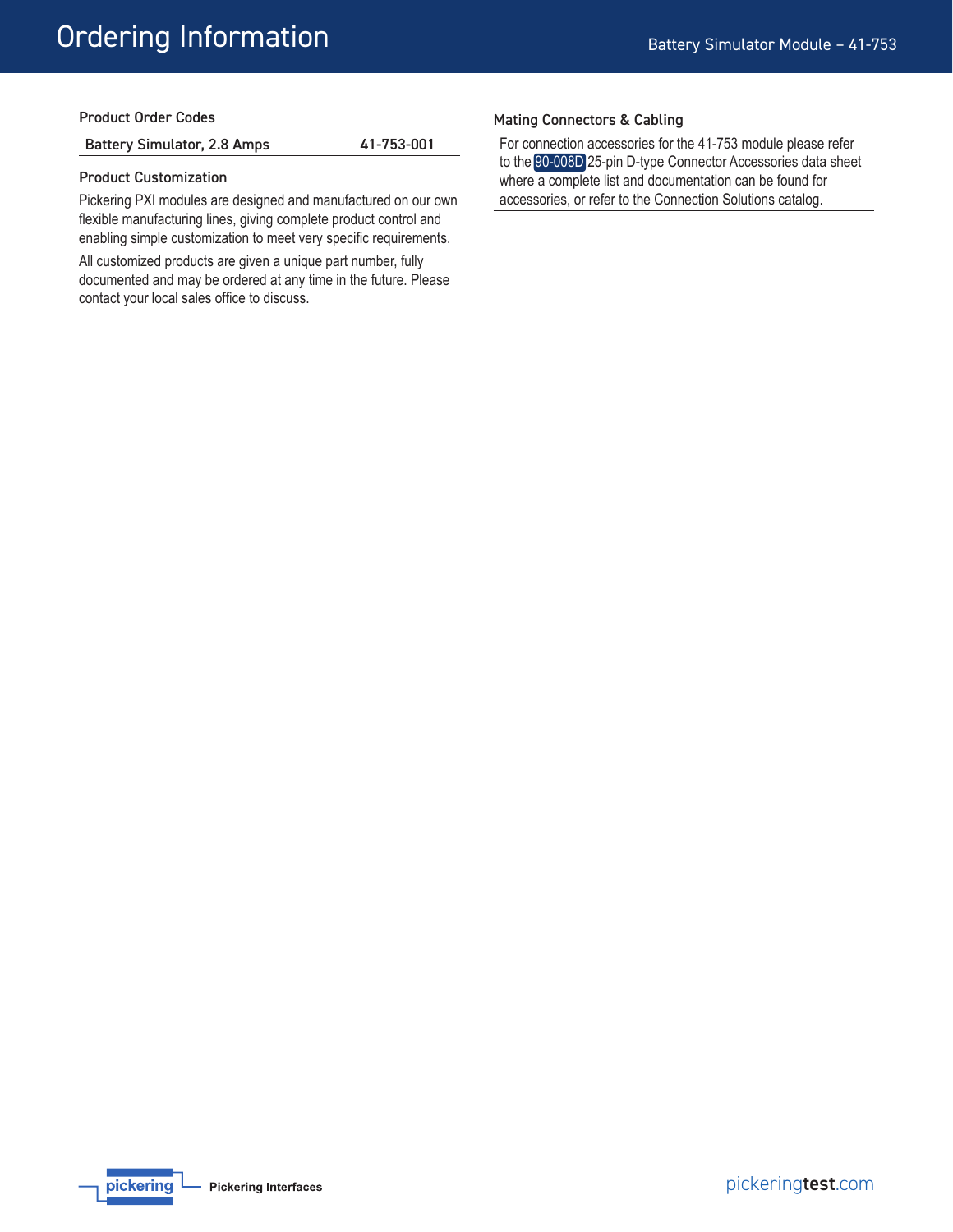# Chassis Compatibility

This PXI module must be used in a suitable chassis. It is compatible with the following chassis types:

- All chassis conforming to the 3U PXI and 3U Compact PCI (cPCI) specification
- Legacy and Hybrid Peripheral slots in a 3U PXI Express (PXIe) chassis
- Pickering Interfaces LXI or LXI/USB Modular Chassis

## Chassis Selection Guide

## Standard PXI or hybrid PXIe Chassis from any Vendor:

- Mix our 1000 + PXI switching & simulation modules with any vendor's PXI instrumentation
- Embedded or remote Windows PC control
- Real-time Operating System Support
- High data bandwidths, especially with PXI Express
- Integrated module timing and synchronization

## Pickering LXI or LXI/USB Modular Chassis—only accept our 1000+ PXI Switching & Simulation Modules:

- Ethernet or USB control enables remote operation
- Low-cost control from practically any controller
- LXI provides manual control via Web browsers
- Driverless software support
- Power sequencing immunity
- Ethernet provides chassis/controller voltage isolation
- Independence from Windows operating system



## Connectivity Solutions

We provide a full range of supporting cable and connector solutions for all our switching products—20 connector families with 1200+ products. We offer everything from simple mating connectors to complex cables assemblies and terminal blocks. All assemblies are manufactured by Pickering and are guaranteed to mechanically and electrically mate to our modules.



Connectors & Backshells Multiway Cable Assemblies RF Cable Assemblies Connector Blocks







We also offer customized cabling and have a free online Cable Design Tool that can be used to create custom cable solutions for many applications. Visit: [pickeringtest.com/cdt](http://www.pickeringtest.com/cdt) to start your design.

### Mass Interconnect

We recommend the use of a mass interconnect solution when an Interchangeable Test Adapter (ITA) is required for a PXI or LXI based test system. Our modules are fully supported by both Virginia Panel and MacPanel.

## Pickering Reed Relays

We are the only switch provider with in-house reed relay manufacturing capability via our sister company, Pickering Electronics. These instrument grade reed relays feature *SoftCenter®* technology, ensuring long service life and repeatable contact performance

To learn more, please go to: [pickeringrelay.com](http://www.pickeringrelay.com)